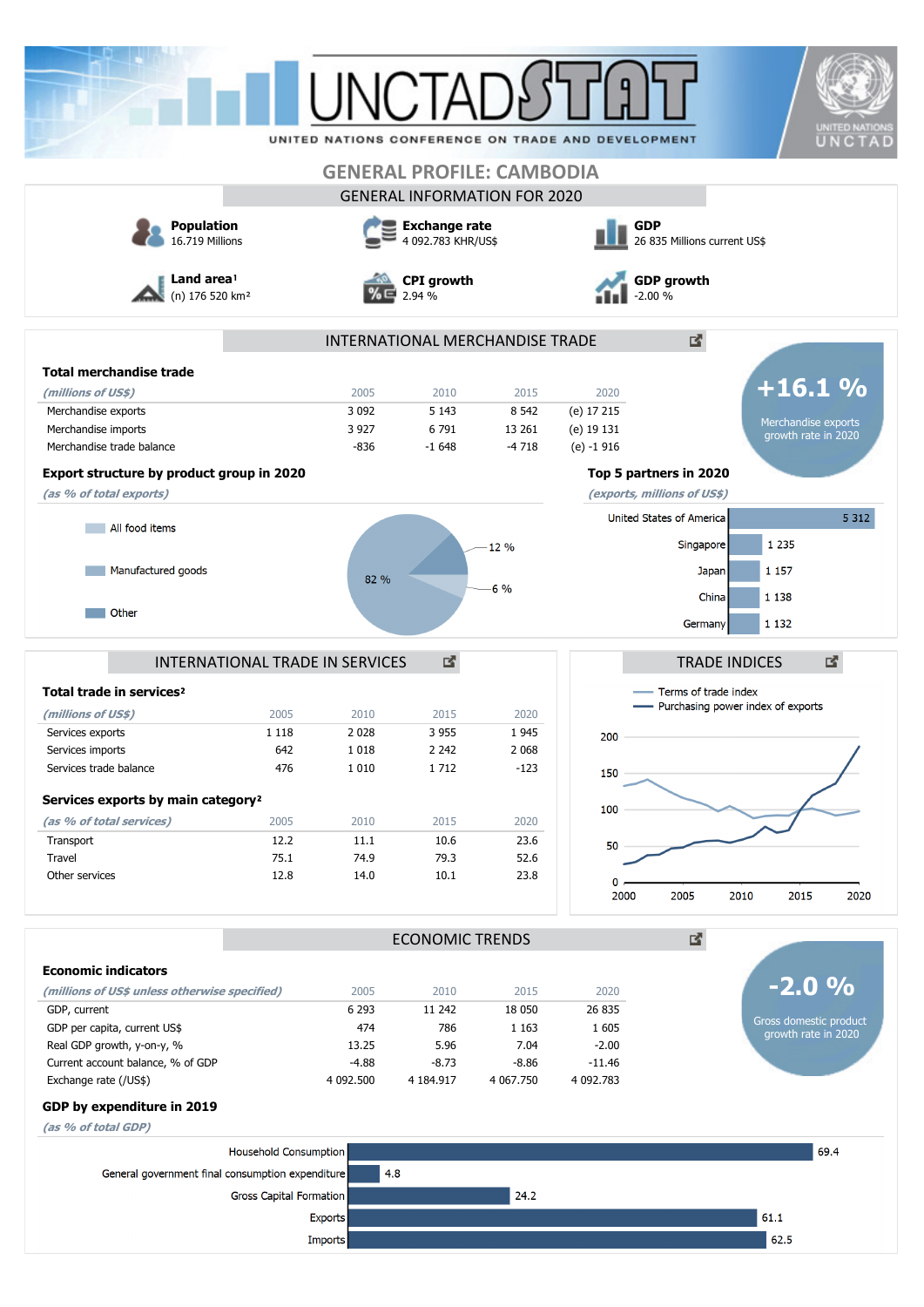

|                                                                    | 2005                 | 2010     | 2015     | 2020     | $0.022\%$                |
|--------------------------------------------------------------------|----------------------|----------|----------|----------|--------------------------|
| Merchant fleet, national flag (thousands of DWT)                   | $\ddot{\phantom{0}}$ | 2 5 1 7  | 1881     | 451      |                          |
| Liner shipping connectivity index (maximum $2006 = 100$ for China) | $\cdot$ .            | 4.35     | 6.78     | 8.41     | Share of the total world |
| Container port throughput (TEU)                                    | $\cdot$ .            | 286 206  | 474 000  | 763 621  | merchant fleet in 2020   |
| <b>Information economy indicators</b>                              |                      |          |          |          |                          |
| (as % of)                                                          | 2005                 | 2010     | 2015     | 2020     |                          |
| Share of ICT goods, % of total exports                             | 0.05                 | 0.09     | 2.18     | $\cdots$ |                          |
| Share of ICT goods, % of total imports                             | 2.32                 | 2.55     | 2.51     | $\cdots$ |                          |
| Share of workforce involved in the ICT sector                      | $\cdot$ .            | $\cdots$ | $\cdots$ | $\cdots$ |                          |
|                                                                    |                      |          |          |          |                          |